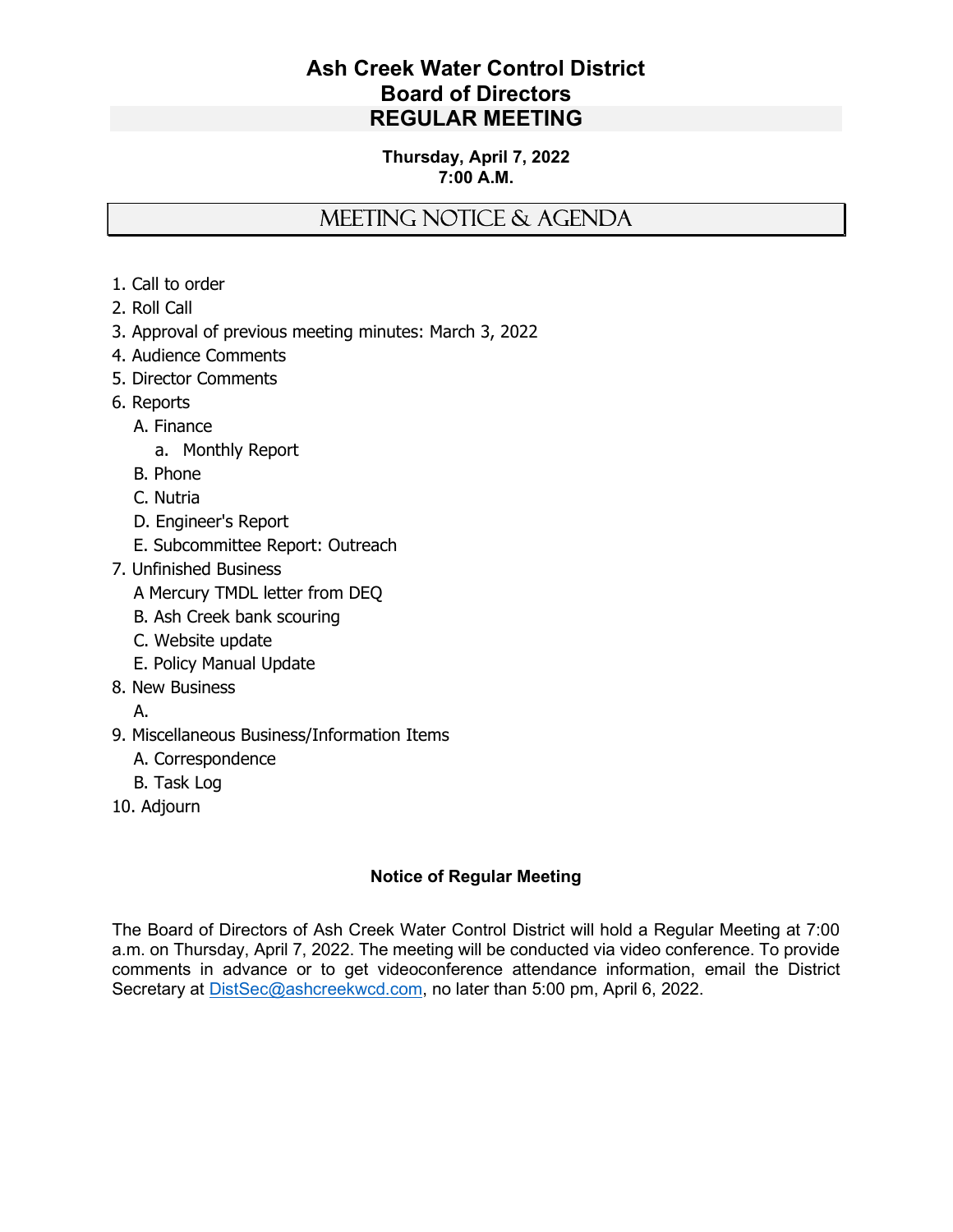# Ash Creek Water Control District Board of Directors REGULAR MEETING

#### Thursday, March 3, 2022

1. Call to order. The meeting was called to order via videoconferencing at 7:03 am by Chair Dan Farnworth.

2. Roll Call. Board present: Dan Farnworth, Tom Wilson, Andrea Melendy, Donna Schuyler, Madeline Hall, and Ed Matteo (arr 7:06)

Others Present: Todd Whitaker, Karin Johnson, Kristen Larson (LWC), Anne Scheck (Trammart News)

3. Approval of previous meeting minutes: February 3, 2022. Tom moved to approve minutes as submitted; Madeline seconded. Motion passed by all board present.

#### 4. Audience Comments

 a. David Beatley. Came to say thank you for the grant funds, school project at creek. Various types of birdhouses were designed and built.

(Ed arr. 7:06 pm)

Andrea shared newspaper article re: project. Dan thanked David for this project.

 b. Catherine Underwood Bush. Mancil made most aware of the condition of the creek alongside her home; it is eroding as we speak. He suggested getting an engineer to do a report. Most won't do a smaller job; some have contacted the city. Engineers told her the city said not to work with her, that there were other motives. One came out, took a look at creek, took samples, but is now non-responsive. She wonders if someone is interfering; thought was ]Tom Pessemier, but it is still ongoing. Still can't get information. Not sure where to go from here. Tom W noted that the board has engineer we use. Catherine said when she spoke to him originally, he suggested she find an engineer. She will try calling him again. Tom W noted this is not unprecedented, not the first time the creek has eroded; we should be able to find out how it was addressed in the past. Dan thought it looked like a serious case of erosion, although the creek is doing what it has done in millennia, move back and forth. It is large, beyond our resources; will need an engineer solution. It will also require a combination of effort between various agencies; not only the city, but corps of engineers, etc. - permitting problem. More than a bureaucratic problem; she will have to work with various jurisdictions. Bush said she will work w/city; hopes she can work w/ the new city mgr. The bank is about 15 feet from her house. (Todd arr 7:14 am)

Bush said this is pretty serious, no one paid attention until she got ahold of Todd. Engineer hasn't been paid, feels would want to contact her, wonders if there is still interference from city. Dan asked Todd if he has any suggestions. Bush repeated statement about Pessemier, no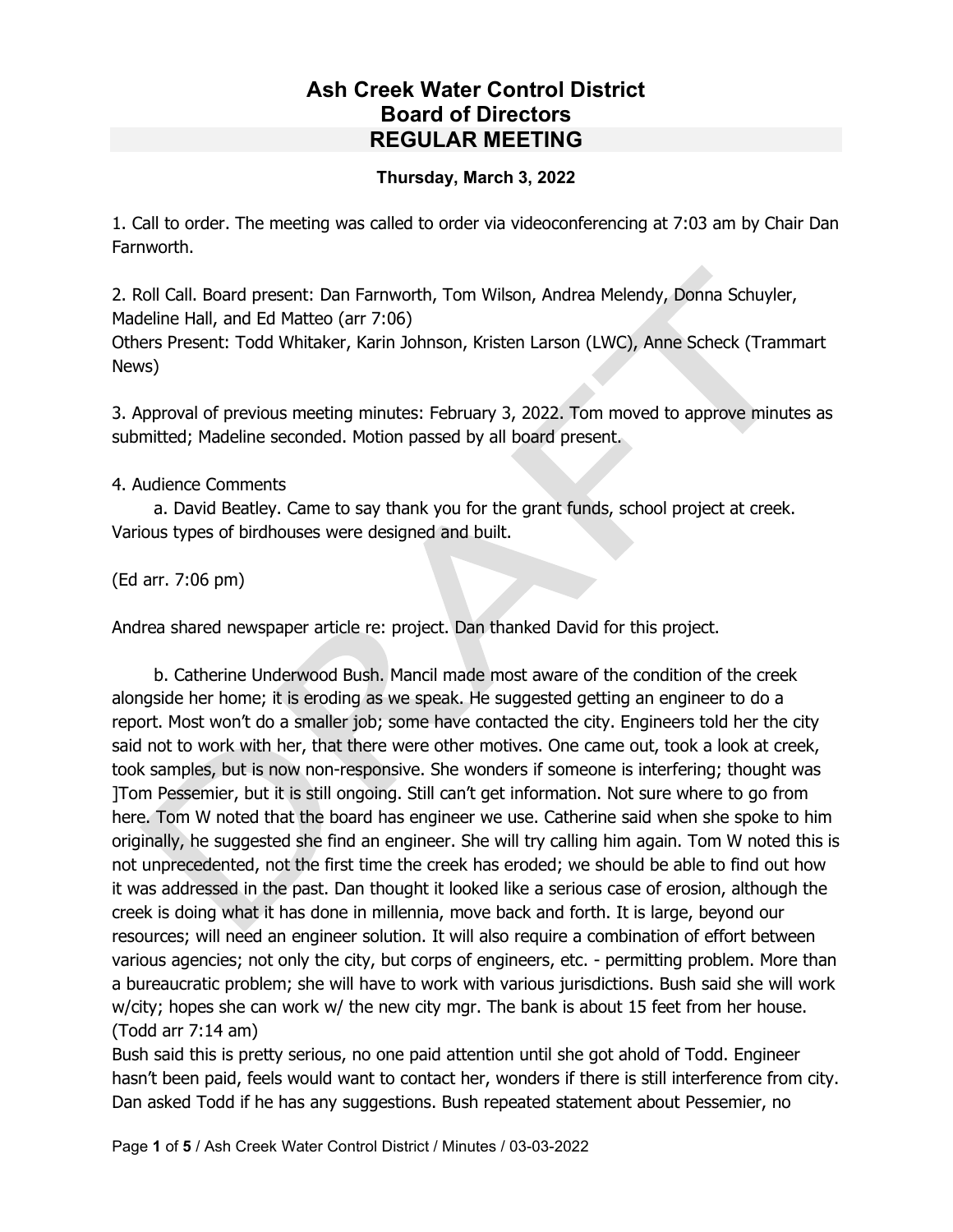response from engineer. Todd/Bush discussion of engineer firms. Tom asked Todd if this could be in his purview as a private engineer. Tom says he lives at  $8<sup>th</sup>$  and D, and is familiar with this type of problem. Tom asked if the problem is similar/related to the issue at Riverview Park. Anne S said she checked with city and got back an email saying that someone told the city administrator that it didn't look that bad; she has been unable to find the person that made that opinion. She would like to do a followup story if someone looks at the creek. Dan asked Todd if he would look at it. Todd will work w/ Bush on a time to visit.

#### 5. Director Comments

 a. Madeline reported: February, 2.19" precipitation, 5.28" last year. Had major impoundment in the field as usual. Received notice from city about major wetland that will be impacted by water and sewer lines that will be installed. She wrote to the city, asked about drainage. The city said there would be no impact, it would be restored to previous conditions.

 b. Andrea noted a small water event. The road did not get blocked with water, but came under the bridge.

 c. Dan noted we are getting SDAO weekly updates; cybersecurity recommendation. Because of Ukranian problem, they are fearing Russian attempts to disrupt internet. We have website, email; he would like to communicate to them about security. Tom went to the SDAO conference; cybersecurity fascinating. Anything can be hacked. He will make contact; Streamline is already ahead of the curve. Since Covid, there has been a huge increase in cybercrime, especially for special districts; mostly schools, kids doing. Please be careful, he will followup.

#### 6. Reports

A. Finance. Andrea presented the monthly report (Attachment #1).

Cash in bank: LGIP, \$377,755.85; PTB, \$7,075.49.

Checks: #2218, Streamline \$50.00; #2219, K Johnson, \$400.00.

\$328.69 invoice from Gloria; it will show up on next month's report.

We will be getting a \$50/month bill; she would like to see about paying for several months at a time. Dan said that seems like good idea; Tom says he will contact to see if it is okay. Board consensus. Donna also noted we have a district credit card. Dan would like to start transferring zoom cost; Karin suggested using the district credit card. Dan will submit invoice for prior month's costs. Discussion of signing up new zoom account. Discussion whether we can transfer writing checks to Gloria. Discussion of email account for zoom.

B. Phone. Dan reported that Mancil said no calls.

 C. Nutria. Ed summarized the nutria report: 4 caught; 56 traps out. should start picking up more.

D. Engineer's Report. Todd reported nothing to report.

- E. Subcommittee Report: Outreach
	- a. Tom suggested moving to end of unfinished business.

Page 2 of 5 / Ash Creek Water Control District / Minutes / 03-03-2022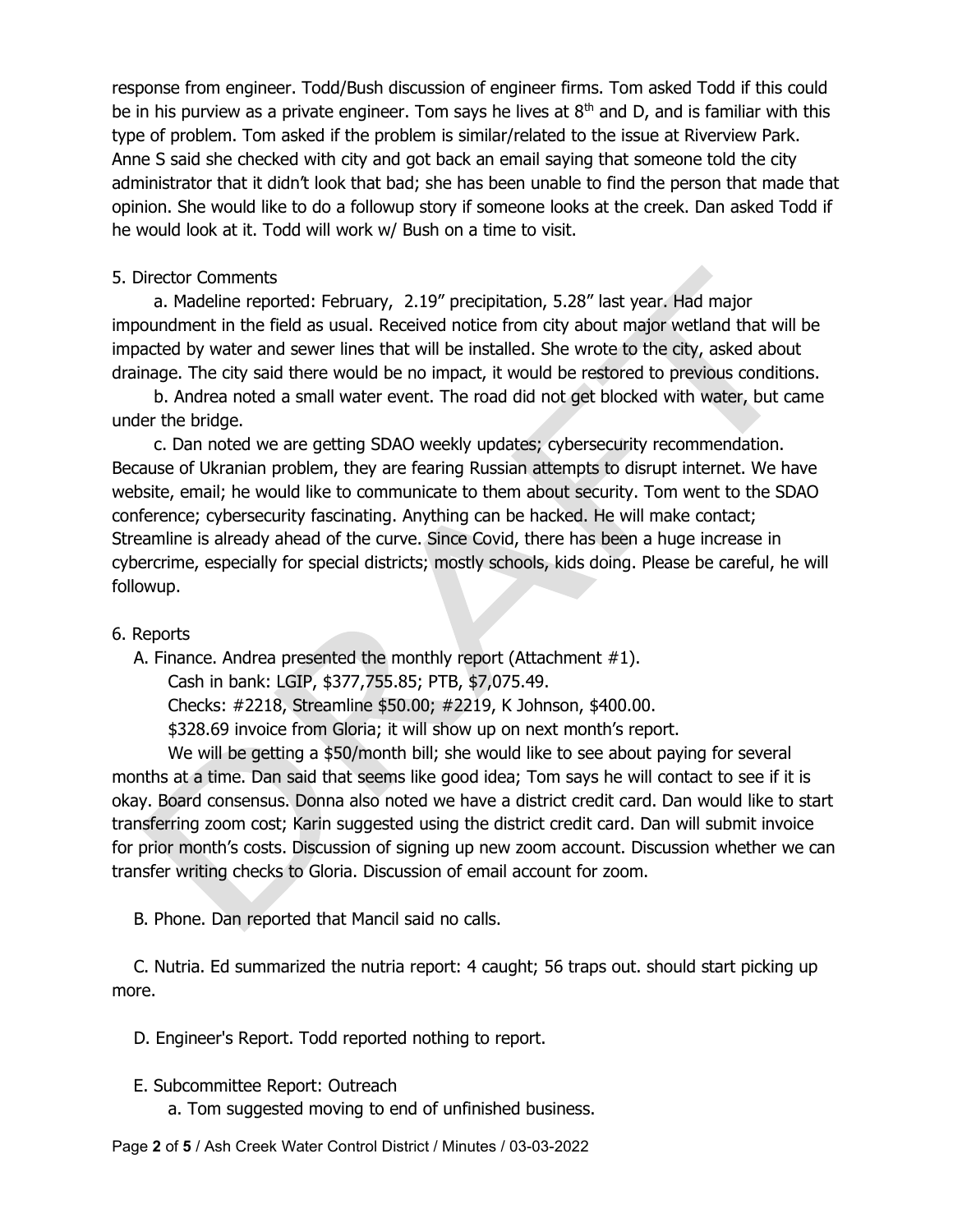#### 7. Unfinished Business

A. Invasive Plant Project: Bryan Dutton, Steve Taylor. Presentation by Dutton.

 B. Mercury TMDL letter from DEQ. Dan reported he emailed all re: letter from DEQ. District is responsible for developing a plan for Mercury TMDL in Ash Creek. DEQ says we are way behind, have not responded. He sent letter; we have no equipment, ditches, conveyances. How do we respond? Madeline appreciates the response made. Todd – remembers TMDL plan several years ago. Don't recall if we made any official comment. Water control districts can be water suppliers; can impound water to make available for irrigation. We can't control what comes to us from all other systems that discharge. We will make a plan for just what we do – targeted weed control. Our nutria program is also an effective program. In the 10-year plan, we talked about our own best management practices; refer to state programs, can still do; will have to formalize a little more. Doesn't think will be quite as onerous as initially thought. Dan asked how to respond, so don't get fined; Todd said 6 months should be adequate for us. Question 13 – 10-year plan is maintenance program. Wish they would have reached out, consulted with us. Dan – how do we maintain communication with DEQ? Todd – letter initiated communication; we should hear back. Todd will be modifying documents, submit as required. Discussion about communication with DEQ; Todd will be our point person. Tom moved, Ed seconded to appoint Todd as our point person with DEQ. More discussion: Todd we want to look over table 13-22 that describes mgmt. strategies; not easily determinable for costs/time until visit w/DEQ. Tom asked about how Todd's contract w/district is structured; retainer/dollar amount. Todd reported he has an hourly contract for miscellaneous engineer services. Discussion of number of hours. Todd noted that 10 hours is probably enough to determine what we need to do; it will depend on what they want. Dan suggested a 20 hour limit.

Tom moved to allocate 20 hours to Whitaker Engineering to define the problem (DEQ TMDL) and offer a solution; Ed seconded. Motion passed by all board present.

Tom asked if we could do something similar w/ Bush - provide services to constituents to determine the problem; Dan reported Todd will go to the creek bank, get an idea of the problem and report back; these are general services as our engineer.

 C. Ash Creek bank scouring at Riverview Park. Dan asked if Todd had chance to look at it. Todd said yes, it is a pretty big slide. Dan noted that 2 trees are now in the middle of the stream, will likely need to be removed. Discussion; he noted previous issue w/tree in stream. Not a problem. Kristen Larsen noted that if it is not collecting debris, etc., they like to take a wait and see approach. Maybe if not removed, but rolled toward the direction of the bank scour as a natural armoring. Discussion. Removal of trees would require a permit from DSL, Corps of Engineers. Dan asked if Todd had contacted the city; Todd - not yet. Kristen reported she got an email from Shawn (Irvine, Independence); he asked if there is any natural bank armoring that wouldn't compromise the trail. Todd suggested willow stakes when coming out of flood season may be an option without permit requirement. Kristen likes that idea; wrote to city, offered to put in stakes, would work up costs; he said no thanks. Dan – if Independence is to

Page 3 of 5 / Ash Creek Water Control District / Minutes / 03-03-2022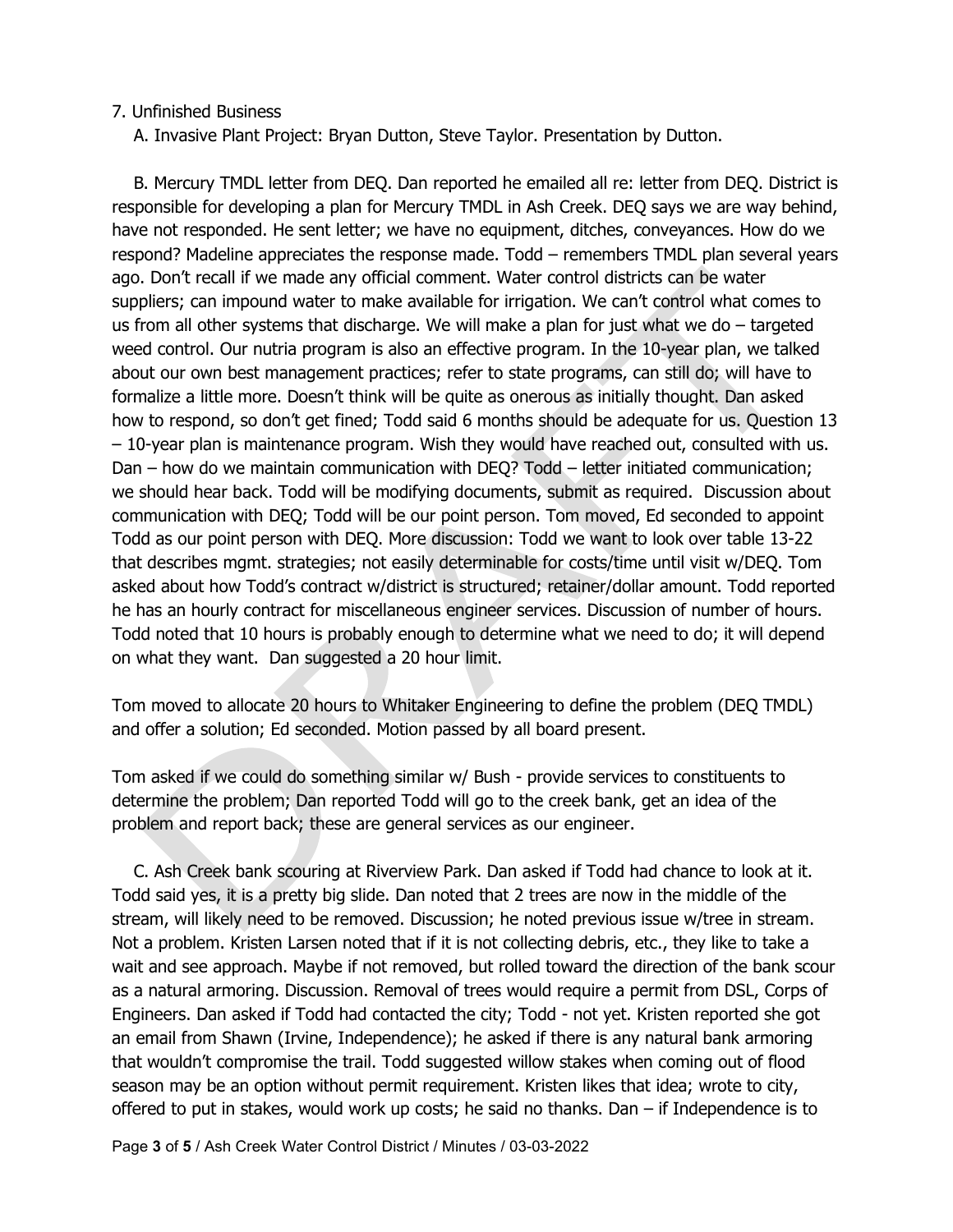do something, then the district could at least participate with some funds. Todd will call Independence, get an idea of what they have in mind. Ed asked if there is any idea on the cost of willow stakes; Todd said they are probably \$1-\$2 each, plus planting costs. Would think that for less than \$5k, could put in 100. Don't know if it is a long term solution, but it would hold temporarily. Dan noted that there are other trees that look like they could fall into the creek. Kristen will forward the city response to Dan and Todd.

 D. Website update. Tom keeps putting stuff up; he able to hook up links. Puts zoom meeting link. Got information up, drone footage up.

 E. Policy Manual Update. Tom – no update. Still on his docket to do. Got into the storage shed; found a lot of dust. Great documents there. Have a hard copy of manual; nothing strikingly out of date. Found many documents, took some boxes out, will return (more clean). Will make inventory of items. Tom has two keys; will get them to Karin and Andrea. Invoices for new lock, keys and getting into the unit will be forwarded to Andrea for reimbursement to Tom.

#### Todd excused at 8:38 am.

 F. Outreach report: Donna reported she heard back from one of the Farmer's Markets; we can have a booth at no charge. The committee will work on the weekend prior to Mother's Day to try it out. If successful, we will look at June and/or July; also possibly at the Polk County Fair. Ed reported on finding holder & clippers; he will find out more about cost. Discussion. Looking at getting about 100 items to hand out. Tom reviewed other possible swag items. Sent out spreadsheet this morning. Discussion of brochures and cards. Clippers would be for district owners; bring in the postcard to get clippers. Tom – would display a poster of the district, other items. Donna would like to have everything together for May  $7<sup>th</sup>$ . Would like \$2,000 for outreach expenses. Discussion. Tom asked if there is money in budget. (Miscellaneous.)

Roger moved to authorize \$2,000 for outreach; Andrea seconded. Motion passed by all present.

Donna asked, if successful, if anyone is interested in doing again in June or July? Andrea will volunteer. Discussion of particulars for the May weekend. Karin reported on budget for outreach.

Dan asked what we want to communicate; be thinking about this. Tom suggested to consider mission statement. Andrea noted we should have talking points. Donna is looking for new volunteers.

Roger excused at 8:58 am Tom excused at 8:58 am

Donna noted the committee needs to set another meeting; she will schedule via email.

8. New Business. None.

Page 4 of 5 / Ash Creek Water Control District / Minutes / 03-03-2022